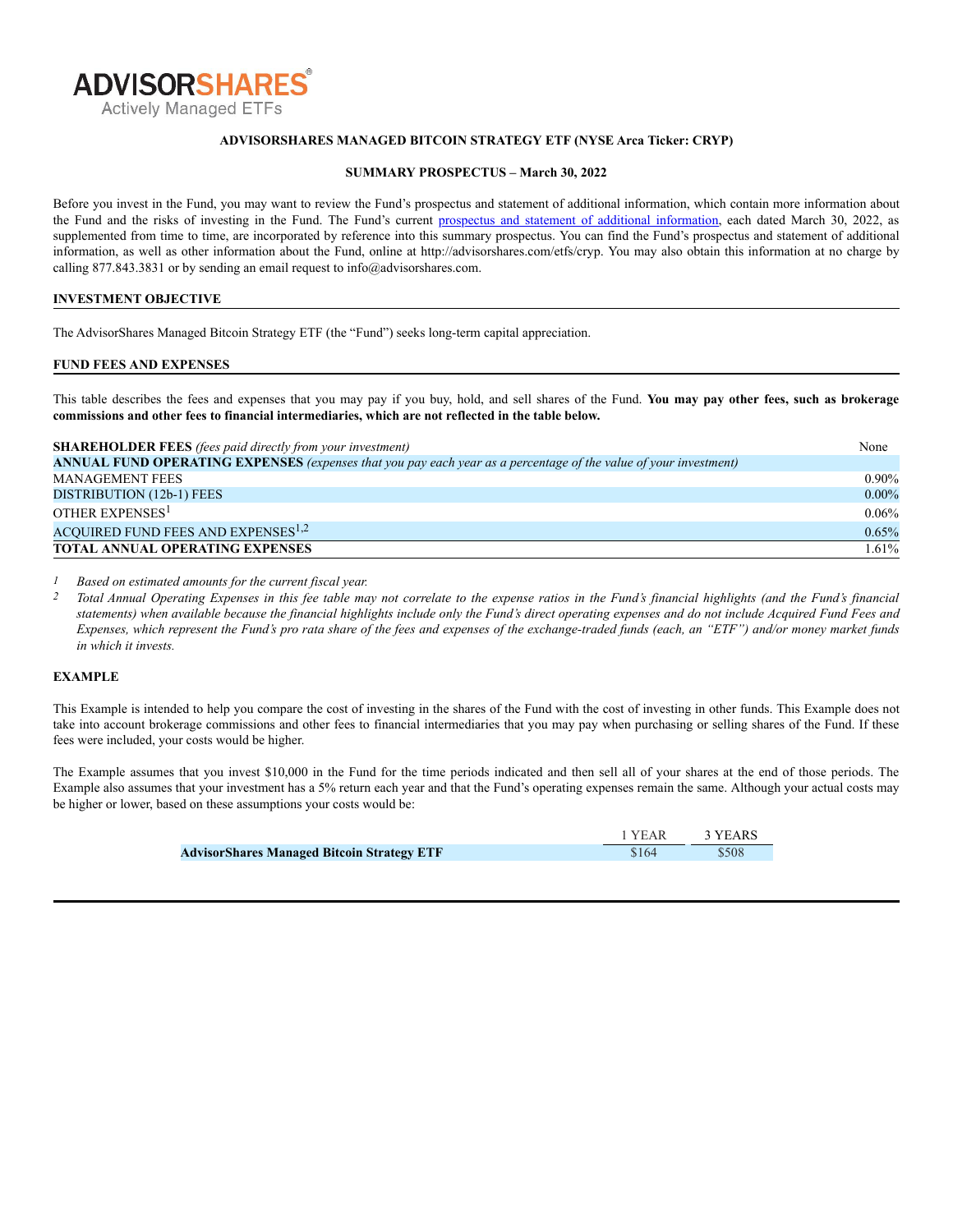#### **PORTFOLIO TURNOVER**

The Fund pays transaction costs, such as commissions, when it buys and sells securities (or "turns over" its portfolio). A higher portfolio turnover rate may indicate higher transaction costs and may result in higher taxes when Fund shares are held in a taxable account. These costs, which are not reflected in Total Annual Operating Expenses or in the Example, affect the Fund's performance. The Fund is new and does not yet have a portfolio turnover rate.

# **PRINCIPAL INVESTMENT STRATEGIES**

The Fund is an actively managed exchange-traded fund ("ETF") that seeks to achieve its investment objective by investing in (i) U.S. ETFs that invest in U.S. exchange-traded bitcoin futures contracts ("Bitcoin ETFs"), (ii) U.S. exchange-traded bitcoin futures contracts ("Bitcoin Futures"), and (iii) U.S. government securities, money market funds and short duration fixed income ETFs, and cash and cash equivalents ("Collateral"). The Fund initially will invest in Bitcoin ETFs and Collateral, adding Bitcoin Futures as it gains assets and investment opportunities arise in accordance with its strategy. To the extent the Fund invests a significant portion of its assets in Bitcoin ETFs, it will be operating as a "fund of funds." **The Fund will not invest directly in bitcoin.**

Morgan Creek Capital Management, LLC (the "Sub-Advisor"), the Fund's investment sub-advisor, utilizes internal and external research, strategies and models in implementing the Fund's principal investment strategies, including to determine the anticipated rise and fall of bitcoin values. To manage the Fund's exposure to bitcoin, the Sub-Advisor will tactically allocate the Fund's assets between Bitcoin Futures, including through Bitcoin ETFs, and Collateral. Due to the elevated levels of volatility of Bitcoin Futures, the Fund's exposure to bitcoin at times may be substantially less than 100% of the Fund's net assets. Under normal circumstances, the Fund expects to maintain a target exposure of between 50% and 100%. During periods other than normal circumstances, including periods where there is extreme volatility and where the Sub-Advisor believes it is prudent to take a temporary defensive posture, the Fund may reduce its exposure significantly. In addition to cash and cash equivalents, Collateral consists of high-quality securities including (i) U.S. government securities, such as bills, notes and bonds issued by the U.S. Treasury, and (ii) money market funds and short duration fixed income ETFs, including affiliated ETFs. Collateral is designed to preserve capital, provide liquidity, serve as margin, and otherwise collateralize the investments in Bitcoin ETFs and Bitcoin Futures.

Bitcoin is a digital asset, sometimes referred to as a "cryptocurrency." Unlike traditional currencies, bitcoin is a decentralized, virtual currency and is not issued or backed by any government, agency, bank or organization. Instead, bitcoin's value is determined in part by the supply of, and demand for, bitcoin in markets created to facilitate its trading. The operation of bitcoin is determined by participants in a decentralized, online, peer-to-peer computer network. The network connects computers that run publicly accessible, or "open source," software that follows the protocols governing the bitcoin network. No single entity owns or operates the bitcoin network. Ownership and transaction records for bitcoin are protected through public-key cryptography on a "blockchain." Public-key cryptography is a cryptographic system that uses a pair of keys, consisting of a public key (which may be known to others) and a private key (which may not be known by anyone except the owner). The transactions on the bitcoin blockchain are verified by "miners." Bitcoin mining uses computers to solve mathematical equations, which secures transactions and verifies the transfer of assets. In addition to miners, the bitcoin network is collectively maintained by developers (who propose improvements to the protocols) and users.

The Fund will invest indirectly in Bitcoin Futures via Bitcoin ETFs and, when the opportunity arises, through a wholly-owned subsidiary of the Fund organized under the laws of the Cayman Islands (the "Subsidiary"). The Fund also may invest a small percentage of its assets directly in Bitcoin Futures. Bitcoin Futures are standardized, cash-settled futures contracts on bitcoin. In a cash-settled futures contract on bitcoin, the amount of cash to be paid is equal to the difference between the value of the bitcoin underlying the futures contract at the close of the last trading day of the contract and the futures contract price specified in the agreement. Such futures contracts are traded on commodity exchanges registered with the U.S. Commodity Futures Trading Commission (the "CFTC"). Currently, the only such contracts are traded on, or subject to the rules of, the Chicago Mercantile Exchange (the "CME"). The value of Bitcoin Futures is determined by reference to the CME CF Bitcoin Reference Rate ("BRR"), which provides an indication of the price of bitcoin across certain cash bitcoin exchanges.

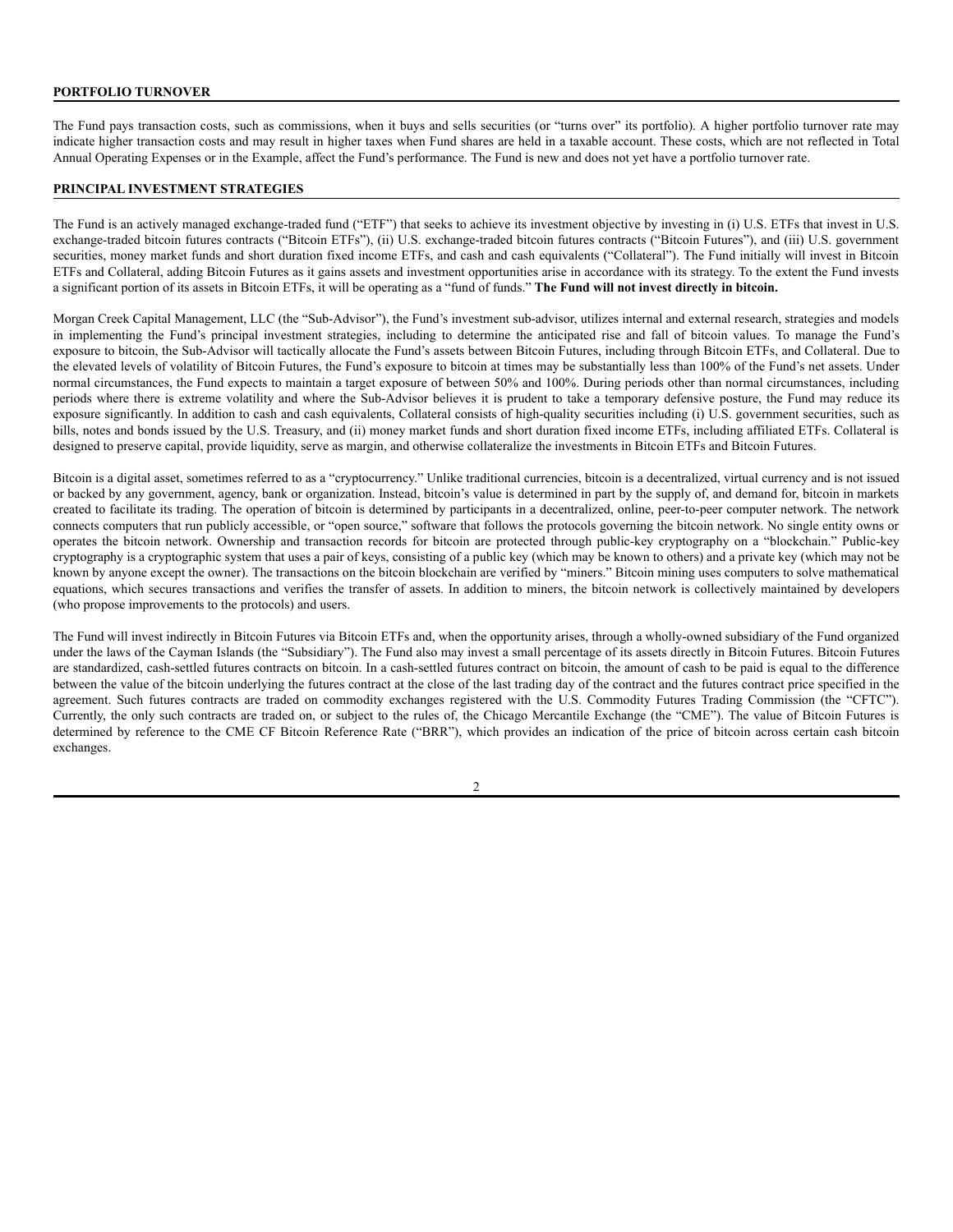As futures contracts approach expiration, they may be replaced by similar contracts that have a later expiration. This process is referred to as "rolling." If the price of a long-term futures contract is greater than the short-term futures contract price, the market is considered to be in "contango." If the price of a longterm futures contract is less than the short-term futures contract price, the market is considered to be in "backwardation." In "contango" markets, the price of futures contracts with expiration dates in the near term generally is lower than the price of futures contracts with more distant expiration dates, resulting in a cost to "roll" the futures contract by replacing the short-term contract with the long-term contract (the "roll cost"). The opposite is true when the market is in backwardation, resulting in a gain from rolling the futures contract (the "roll yield"). Whether an investor realizes roll costs or roll yields depends upon the price differences between short-term and long-term contracts.

At the Sub-Advisor's discretion, when the Fund invests in Bitcoin Futures directly or via the Subsidiary, the Sub-Advisor will implement the Fund's tactical strategy by "rolling" the Bitcoin Futures investments. Rather than roll the futures contracts on a predefined schedule, to the extent the Sub-Advisor determines that it is appropriate to roll a futures contract, the Fund will roll its investment into another futures contract (which the Sub-Advisor selects from a universe of futures contracts) that the Sub-Advisor believes will be more advantageous to the Fund in light of its investment objective. When investing in Bitcoin ETFs, the Sub-Advisor will take into account the specific rolling strategy of the Bitcoin ETFs as it implements the Fund's tactical strategy. There can be no guarantee that such a strategy will produce the desired results.

The Fund's investment in the Subsidiary is intended to provide the Fund with exposure to Bitcoin Futures in accordance with applicable rules and regulations. The Fund may invest up to approximately 25% of its total assets in the Subsidiary. The Subsidiary and the Fund have the same investment adviser and the same investment objective, and the Subsidiary will follow the same general investment policies and restrictions as the Fund except that, unlike the Fund, it may invest without limit directly in Bitcoin Futures. Except as noted, for purposes of this Prospectus, references to the Fund's investment strategies and risks relating to investment in Bitcoin Futures include those of the Subsidiary.

The Fund is non-diversified and may invest a greater percentage of its assets in a particular issuer than a diversified fund. The Sub-Advisor may engage in frequent trading of the Fund's portfolio, which may result in high portfolio turnover.

# **PRINCIPAL RISKS OF INVESTING IN THE FUND**

The Fund is subject to a number of risks, described below, that may affect the value of its shares, including the possible loss of money. As with any fund, there is no guarantee that the Fund will achieve its investment objective.

Bitcoin Strategy Risk. The Fund, primarily through Bitcoin ETFs and/or the Subsidiary, invests in Bitcoin Futures. The Fund does not invest directly in or *hold bitcoin*. The price of Bitcoin Futures may differ, sometimes significantly, from the current cash price of bitcoin, which is sometimes referred to as the "spot" price of bitcoin. Consequently, the performance of the Fund should be expected to perform differently from the spot price of bitcoin. Furthermore, if the Fund's ability to obtain exposure to Bitcoin Futures consistent with its investment objective is disrupted for any reason, including, for example, limited liquidity in the Bitcoin Futures market, a disruption to the Bitcoin Futures market, or as a result of margin requirements or position limits imposed by futures commission merchants ("FCMs"), the CME, or the CFTC, the Fund may not be able to achieve its investment objective. Any disruption in the Fund's ability to obtain exposure to Bitcoin Futures will cause the Fund's performance to deviate from the performance of bitcoin and Bitcoin Futures. Volatility in the Bitcoin Futures market, particularly during times outside of the Fund's trading hours, could cause the trading prices of the Fund's shares to deviate significantly from net asset value ("NAV").

**Bitcoin Risk.** Bitcoin is a relatively new asset with a limited history. It is subject to unique and substantial risks, and historically has been a highly speculative asset and has experienced significant price volatility. While the Fund will not invest directly in bitcoin, the value of the Fund's investments in Bitcoin Futures and Bitcoin ETFs is subject to fluctuations in the value of the bitcoin, which may be highly volatile. The value of bitcoin is determined by supply and demand in the global market, which consists primarily of transactions of bitcoin on electronic exchanges. The price of bitcoin could drop precipitously for a variety of reasons, including, but not limited to, regulatory changes, a crisis of confidence, a flaw or operational issue in the bitcoin network, or users preferring competing digital assets and cryptocurrencies. The further development of bitcoin as an asset and the growing acceptance and use of bitcoin in the marketplace are subject to a variety of factors that are difficult to evaluate. Currently, there is relatively limited use of bitcoin in the retail and commercial marketplace, which contributes to price volatility. A lack of expansion, or a contraction in the use of bitcoin, may result in increased volatility in its value. Legal or regulatory changes may negatively impact the operation of bitcoin's network or protocols or restrict the ability to use bitcoin. The realization of any of these risks could result in a decline in the acceptance of bitcoin and consequently a reduction in the value of bitcoin, Bitcoin Futures, and the Fund.

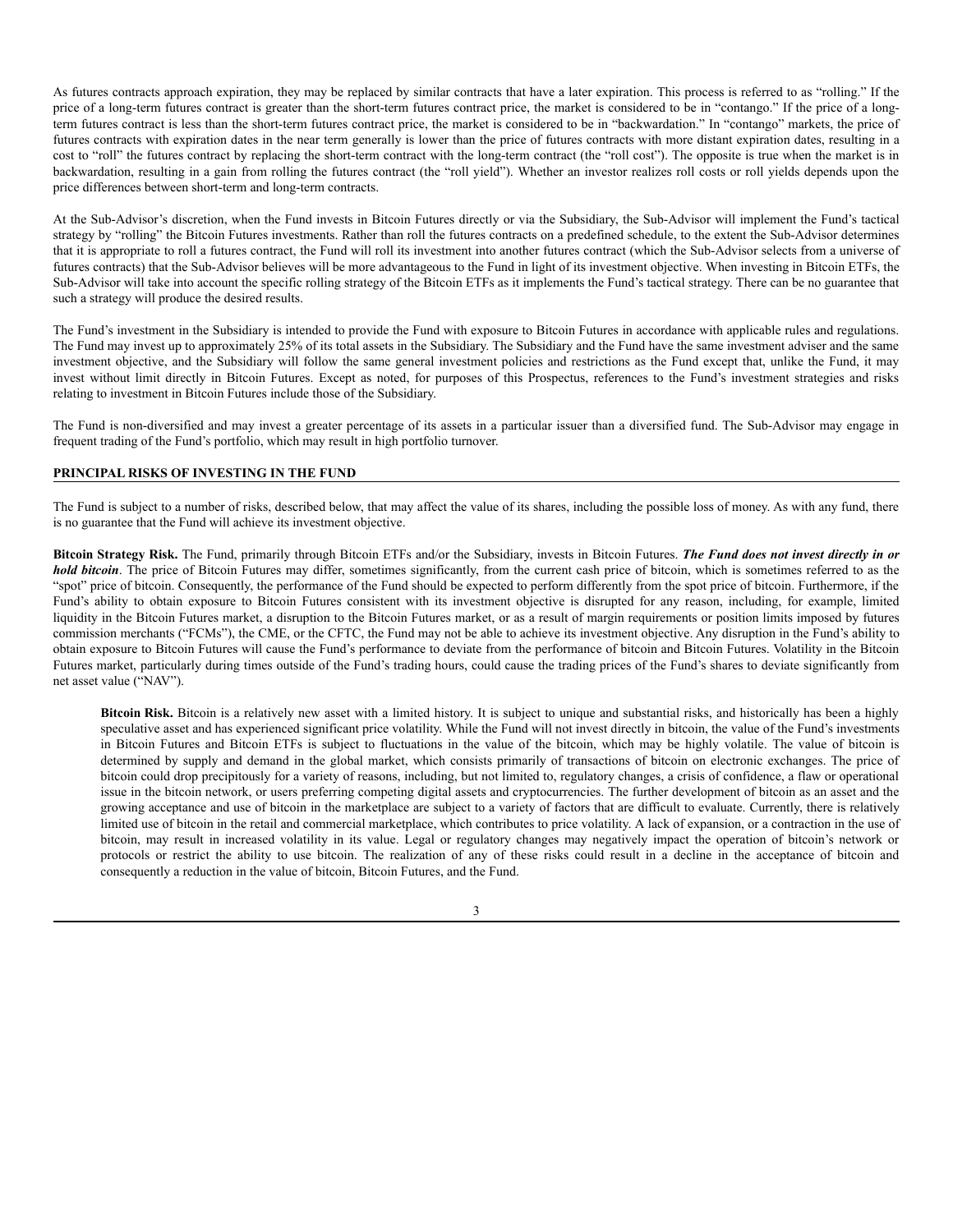Bitcoin also is subject to the risk of fraud, theft and manipulation, as well as security failures and operational or other problems that impact bitcoin trading venues. Unlike the exchanges utilized by traditional assets, such as equity and bond securities, bitcoin trading venues are largely unregulated. As a result, individuals or groups may engage in fraud and investors may be more exposed to the risk of theft and market manipulation than when investing in more traditional asset classes. Investors in bitcoin may have little or no recourse should such theft, fraud or manipulation occur and could suffer significant losses. A significant portion of bitcoin is held by a small number of holders, who have the ability to manipulate the price of bitcoin. In addition, cryptocurrency exchanges are subject to the risk of cybersecurity threats and in the past have been breached, resulting in the theft and/or loss of digital assets, including bitcoin. A risk also exists with respect to malicious actors or previously unknown vulnerabilities in the network or its protocols, which may adversely affect the value of bitcoin.

**Bitcoin ETF Risk.** Through its investments in Bitcoin ETFs, the Fund is subject to the risks associated with their investments and structure as ETFs. These risks include any combination of the risks described in this section. The Fund's exposure to a particular risk will be proportionate to the Fund's overall allocation to the ETFs and the ETFs' asset allocation. Investment in Bitcoin ETFs exposes the Fund to all of the risks related to bitcoin and bitcoin futures discussed herein as well as additional risks specific to these Bitcoin ETFs. Certain Bitcoin ETFs may borrow for investment purposes using reverse repurchase agreements, which increases the risk of loss and may increase the volatility of the Bitcoin ETF. Borrowing may cause the Bitcoin ETF to liquidate positions under adverse market conditions to satisfy its repayment obligations and the cost of borrowing may reduce its return. In addition to the risks associated with the investment strategy of the Bitcoin ETFs, the Fund will indirectly pay its proportionate share of the expenses (including operating expenses and management fees) of the Bitcoin ETFs in which it invests as well as its own fees and expenses.

**Bitcoin Futures Risk.** In addition to the other risks associated with futures contracts (described below), the market for Bitcoin Futures has additional, unique risks. The market for Bitcoin Futures may be less developed, and potentially less liquid and more volatile, than more established futures markets. While the Bitcoin Futures market has grown substantially since Bitcoin Futures commenced trading, there can be no assurance that this growth will continue. Bitcoin Futures are subject to collateral requirements and daily limits that may limit the Fund's ability to achieve the desired exposure. The CME's position limits and position accountability levels prevent any single investor, such as the Fund (together with any other accounts managed by the Adviser required to be aggregated), from holding more than a specified number of Bitcoin Futures. These position limits may hinder the Fund's ability to enter into the desired amount of Bitcoin Futures at times (possibly further hindered if other accounts are required to be aggregated that also held Bitcoin Futures or options on Bitcoin Futures). If the Fund is unable to achieve such exposure, it may not be able to meet its investment objective and the Fund's returns may be lower than expected. Additionally, these collateral requirements may require the Fund to liquidate its position when it otherwise would not do so.

**Cash Transaction Risk.** Most ETFs generally make in-kind redemptions to avoid being taxed at the fund level on gains on the distributed portfolio securities, and the Fund intends to effect redemptions in kind when it is primarily invested in ETFs. However, when the Fund primarily is invested in Bitcoin Futures or tactically invested in Collateral, it intends to effect redemptions for cash, rather than in kind, because of the nature of those investments. As such, the Fund may be required to sell portfolio securities to obtain the cash needed to distribute redemption proceeds. Therefore, the Fund may recognize a capital gain on these sales that might not have been incurred if the Fund had made a redemption in kind. This may decrease the tax efficiency of the Fund compared to ETFs that utilize an in-kind redemption process, and there may be a substantial difference in the after-tax rate of return between the Fund and other ETFs. Further, effecting purchases and redemptions primarily in cash may cause the Fund to incur certain costs, such as portfolio transaction costs. These costs can decrease the Fund's NAV if not offset by an authorized participant transaction fee.

**Collateral Securities Risk.** Collateral may include obligations issued or guaranteed by the U.S. Government, its agencies and instrumentalities, including bills, notes and bonds issued by the U.S. Treasury, money market funds and corporate debt securities, such as commercial paper. Some securities issued or guaranteed by federal agencies and U.S. government-sponsored instrumentalities may not be backed by the full faith and credit of the United States, in which case the investor must look principally to the agency or instrumentality issuing or guaranteeing the security for ultimate repayment, and may not be able to assert a claim against the United States itself in the event that the agency or instrumentality does not meet its commitment. The U.S. Government, its agencies and instrumentalities do not guarantee the market value of their securities, and consequently, the value of such securities may fluctuate. Although the Fund may hold securities that carry U.S.

4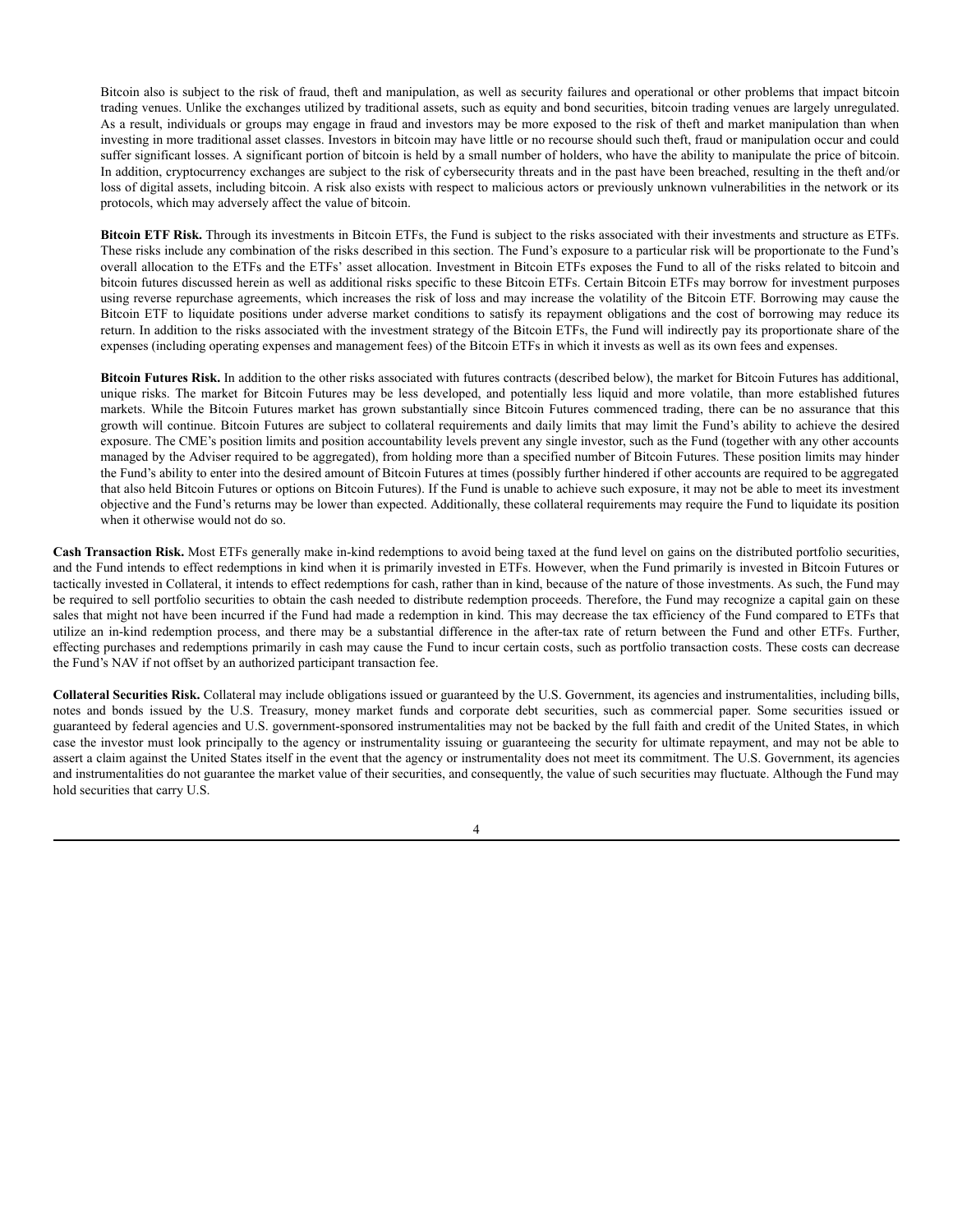Government guarantees, these guarantees do not extend to shares of the Fund. The Fund's investments in U.S. government securities will change in value in response to interest rate changes and other factors, such as the perception of an issuer's creditworthiness. Money market funds are subject to management fees and other expenses. Therefore, investments in money market funds will cause the Fund to bear indirectly a proportional share of the fees and costs of the money market funds in which it invests. At the same time, the Fund will continue to pay its own management fees and expenses with respect to all of its assets, including any portion invested in the shares of the money market fund. It is possible to lose money by investing in money market funds. Corporate debt securities such as commercial paper generally are short-term unsecured promissory notes issued by businesses. Corporate debt may be rated investment-grade or below investment-grade and may carry variable or floating rates of interest. Corporate debt securities carry both credit risk and interest rate risk. Credit risk is the risk that the Fund could lose money if the issuer of a corporate debt security is unable to pay interest or repay principal when it is due. Interest rate risk is the risk that interest rates rise and fall over time. For example, the value of fixed-income securities generally decrease when interest rates rise, which may cause the Fund's value to decrease. Also, investments in fixed-income securities with longer maturities fluctuate more in response to interest rate changes. Some corporate debt securities that are rated below investment-grade generally are considered speculative because they present a greater risk of loss, including default, than higher quality debt securities.

**Counterparty Risk.** Investing in derivatives involves entering into contracts with third parties (*i.e.*, counterparties). The Fund's use of such financial instruments involves risks that are different from those associated with ordinary portfolio securities transactions. The Fund will be subject to credit risk (*i.e*., the risk that a counterparty is or is perceived to be unwilling or unable to make timely payments or otherwise meet its contractual obligations) with respect to the amount it expects to receive from counterparties to derivatives. If a counterparty becomes bankrupt or fails to perform its obligations, or if any collateral posted by the counterparty for the benefit of the Fund is insufficient or there are delays in the Fund's ability to access such collateral, the value of an investment in the Fund may decline. The counterparty to a listed futures contract is the derivatives clearing organization for the listed future. The listed future is held through an FCM acting on behalf of the Fund. Consequently, the counterparty risk on a listed futures contract is the creditworthiness of the FCM and the exchange's clearing corporation.

**Credit Risk.** The Fund could lose money if a counterparty or the issuer or guarantor of a debt instrument in which the Fund invests becomes unwilling or unable to make timely principal and/or interest payments or to otherwise meet its obligations.

**Derivatives Risk.** Derivatives may be riskier than other types of investments because they may be more sensitive to changes in economic or market conditions than other types of investments and could result in losses that significantly exceed the Fund's original investment. A derivative is a financial contract the value of which depends on, or is derived from, the value of a financial asset (such as stock, bond or currency), a physical asset (such as gold), or a market index (such as the S&P 500 Index). Many derivatives create leverage thereby causing the Fund to be more volatile than it would be if it had not invested in derivatives. Derivatives, such as futures contracts, also expose the Fund to counterparty risk (the risk that the derivative counterparty will not fulfill its contractual obligations) and to credit risk (the risk that a counterparty is or is perceived to be unwilling or unable to make timely payments or otherwise meet its contractual obligations).

**Futures Contracts Risk.** Risks of futures contracts include: (i) an imperfect correlation between the value of the futures contract and the underlying asset; (ii) possible lack of a liquid secondary market; (iii) the inability to close a futures contract when desired; (iv) losses caused by unanticipated market movements, which may be unlimited; (v) an obligation for the Fund to make daily cash payments to maintain its required margin, particularly at times when the Fund may have insufficient cash; and (vi) unfavorable execution prices from rapid selling. Unlike equities, which typically entitle the holder to a continuing stake in a corporation, futures contracts normally specify a certain date for settlement in cash based on the reference asset. As the futures contracts approach expiration, they may be replaced by similar contracts that have a later expiration. This process is referred to as "rolling." If the market for these contracts is in "contango," meaning that the prices of futures contracts in the nearer months are lower than the price of contracts in the distant months, the sale of the near-term month contract would be at a lower price than the longer-term contract, resulting in a cost to "roll" the futures contract. The actual realization of a potential roll cost will be dependent upon the difference in price of the near and distant contract. Bitcoin Futures have historically experienced extended periods of contango. Contango in the Bitcoin Futures market may have a significant adverse impact on the performance of the Fund and may cause Bitcoin Futures to underperform spot bitcoin. Both contango and backwardation may limit or prevent the Fund from achieving its investment objective. The costs associated with rolling Bitcoin Futures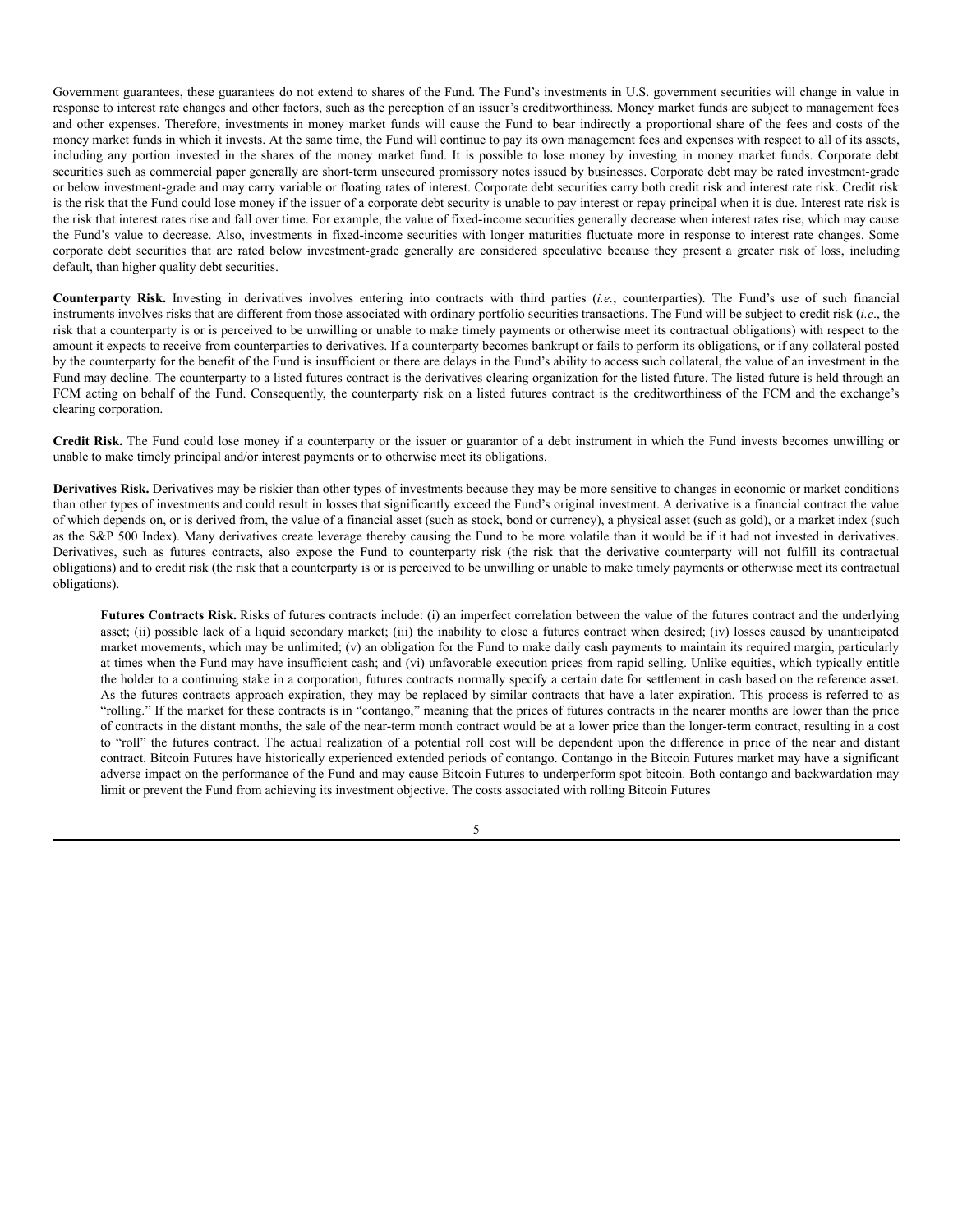typically are substantially higher than the costs associated with other futures contracts and may have a significant adverse impact on the performance of the Fund. Additionally, if the Fund frequently rolls futures contracts, the impact of contango or backwardation on Fund performance may be greater than it would have been if the Fund rolled futures contracts less frequently.

The Fund's investments in exchange-traded futures contracts also expose it to the risks of a clearing broker or an FCM. Under current regulations, a clearing broker or FCM maintains customers' assets in a bulk segregated account. There is a risk that Fund assets deposited with the clearing broker to serve as margin may be used to satisfy the broker's own obligations or the losses of the broker's other clients. In the event of default, the Fund could experience lengthy delays in recovering some or all of its assets and may not see any recovery at all.

**ETF Market Risk.** In stressed market conditions, the market for certain ETF shares may become less liquid in response to deteriorating liquidity in the markets for the ETF's underlying portfolio holdings. This adverse effect on liquidity for the ETF's shares in turn could lead to differences between the market price of the ETF's shares and the underlying value of those shares. In addition, there are a limited number of institutions that act as authorized participants. If these institutions exit the business or are, for any reason, unable to process creation and/or redemption orders with respect to the Fund, or purchase and sell securities in connection with creation and/or redemption orders, as applicable, and no other authorized participant steps forward to create or redeem, or purchase or sell securities, as applicable, Fund shares may trade at a premium or discount to NAV and possibly face operational issues such as trading halts and/or delisting. The absence of an active market in the Fund's shares could lead to a heightened risk of differences between the market price of the Fund's shares and the underlying value of those shares.

**Fixed Income Securities Risk.** The market value of fixed income investments in which the Fund may invest may change in response to interest rate changes and other factors. During periods of falling interest rates, the value of outstanding fixed income securities generally rise. Conversely, during periods of rising interest rates, the value of fixed income securities generally decline.

**Illiquid Investments Risk.** In certain circumstances, it may be difficult for the Fund to purchase and sell particular portfolio investments due to infrequent trading in such investments. The prices of such securities may experience significant volatility, make it more difficult for the Fund to transact significant amounts of such securities without an unfavorable impact on prevailing market prices, or make it difficult for the Sub-Advisor to dispose of such securities at a fair price at the time the Sub-Advisor believes it is desirable to do so. The Fund's investments in such securities may restrict the Fund's ability to take advantage of other market opportunities and adversely affect the value of the Fund's portfolio holdings. The Fund's investments also may be subject to trading halts caused by extraordinary market volatility pursuant to "circuit breaker" rules.

**Issuer Risk.** The value of a debt security may decline for a number of reasons directly related to the issuer of such security, such as management performance, financial leverage and reduced demand for the issuer's goods or services.

**Leverage Risk.** Leverage is investment exposure that exceeds the initial amount invested. The loss on a leveraged investment may far exceed the Fund's principal amount invested. Leverage may magnify the Fund's gains and losses and, therefore, increase volatility. The use of leverage may result in the Fund having to liquidate holdings when it may not be advantageous to do so.

**Management Risk.** The Sub-Advisor continuously evaluates the Fund's holdings, purchases and sales with a view to achieving the Fund's investment objective. However, achievement of the stated investment objective cannot be guaranteed. The Sub-Advisor's judgment about the markets, the economy, or companies may not anticipate actual market movements, economic conditions or company performance, and these factors may affect the return on your investment.

**Market Risk.** Due to market conditions, the value of the Fund's investments may fluctuate significantly from day to day. Price fluctuations may be temporary or may last for extended periods. This volatility may cause the value of your investment in the Fund to decrease. Local, regional, or global events such as war, acts of terrorism, the spread of infectious illness or other public health issues, recessions, or other events could have a significant impact on the market generally and on specific securities. The market value of a security may also decline because of factors that affect a particular industry or industries, such as labor shortages or increased production costs and competitive conditions within an industry. Because of its link to the markets, an investment in the Fund may be more suitable for long-term investors who can bear the risk of short-term principal fluctuations, which at times may be significant.

6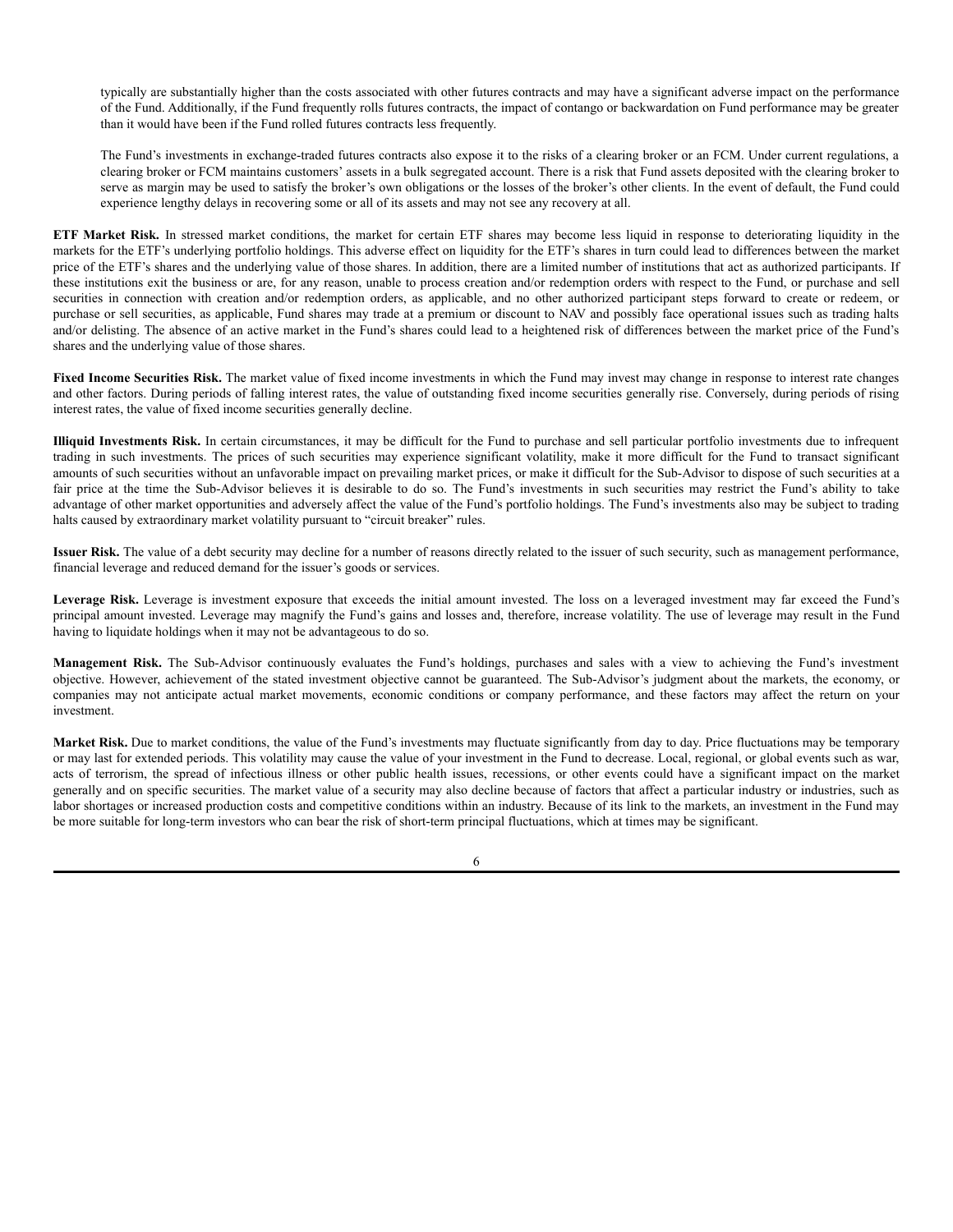**Models and Data Risk.** When models and data prove to be incorrect or incomplete, any decisions made in reliance thereon expose the Fund to potential risks. In addition, the use of predictive models has inherent risk. Because predictive models are usually constructed based on historical data supplied by third parties, the success of relying on such models may depend heavily on the accuracy and reliability of the supplied historical data.

**Non-Diversification Risk.** As a non-diversified fund under the federal securities laws, the Fund may invest a greater percentage of its assets in a particular issuer and hold a smaller number of portfolio securities; therefore, the value of the Fund's shares may be more volatile than the value of shares of more diversified funds.

**Portfolio Turnover Risk.** The Fund may experience relatively high portfolio turnover, which may result in increased transaction costs and performance that is lower than expected.

**Subsidiary Investment Risk.** By investing in the Subsidiary, the Fund is indirectly exposed to the risks associated with the Subsidiary's investments. Changes in the laws of the United States and/or the Cayman Islands could result in the inability of the Fund and/or the Subsidiary to operate as intended, which may negatively affect the Fund and its shareholders.

**Tax Risk.** In order to qualify for the favorable U.S. federal income tax treatment accorded to a regulated investment company ("RIC") under Subchapter M of the Internal Revenue Code of 1986 (the "Internal Revenue Code"), the Fund must, among other requirements described in the Fund's Statement of Additional Information (the "SAI"), derive at least 90% of its gross income in each taxable year from certain categories of income ("qualifying income") and must satisfy certain asset diversification requirements. Certain of the Fund's investments may generate income that is not qualifying income. If the Fund were to fail to meet the qualifying income test or asset diversification requirements and fail to qualify as a RIC, it would be taxed in the same manner as an ordinary corporation, and distributions to its shareholders would not be deductible by the Fund in computing its taxable income.

To the extent that the Fund gains its exposure to Bitcoin Futures by investing in the Subsidiary, the Fund's investment in the Subsidiary is expected to provide the Fund with exposure to Bitcoin Futures within the limitations of the federal tax requirements of Subchapter M of the Internal Revenue Code for qualification as a RIC. To the extent the Fund invests in such instruments directly, it will seek to restrict the resulting income from Bitcoin Futures that do not generate qualifying income, to a maximum of 10% of its gross income (when combined with its other investments that produce non-qualifying income) to comply with certain qualifying income tests necessary for the Fund to qualify as a RIC under Subchapter M of the Internal Revenue Code. However, the Fund may generate more non-qualifying income than anticipated, may not be able to generate qualifying income in a particular taxable year at levels sufficient to meet the qualifying income requirement, or may not be able to accurately predict the non-qualifying income from these investments.

To comply with the asset diversification test applicable to a RIC, the Fund will limit its investments in the Subsidiary to 25% of the Fund's total assets at the end of each quarter. If the Fund's investments in the Subsidiary were to exceed 25% of the Fund's total assets at the end of a tax quarter, the Fund may no longer be eligible to be treated as a RIC. The tax treatment of derivative instruments, such as Bitcoin Futures, may be adversely affected by changes in legislation, regulations or other legally binding authority. Should the Internal Revenue Service issue guidance, or Congress enact legislation, that adversely affects the tax treatment of the Fund's use of the Subsidiary, it could limit the Fund's ability to pursue its investment strategy and the Fund might not qualify as a RIC for one or more years. In this event, the Fund's Board of Trustees (the "Board") may authorize a significant change in investment strategy or other action.

Accordingly, the extent to which the Fund invests in Bitcoin Futures directly may be limited by the requirements of Subchapter M of the Internal Revenue Code, which the Fund must continue to satisfy to maintain its status as a RIC. Failure to comply with such requirements would have significant negative tax consequences to Fund shareholders. Under certain circumstances, the Fund may be able to cure a failure to meet the qualifying income requirement, but in order to do so the Fund may incur significant Fund-level taxes, which would effectively reduce (and could eliminate) the Fund's returns. See the "Federal Income Taxes" section of the SAI for additional information.

**Trading Risk.** Shares of the Fund may trade above or below their NAV. The trading price of the Fund's shares may deviate significantly from their NAV during periods of market volatility and, in such instances, you may pay significantly more or receive significantly less than the underlying value of the Fund's shares. There can be no assurance that an active trading market for the Fund's shares will develop or be maintained. In addition, trading in shares of the Fund may be halted because of market conditions or for reasons that, in the view of the NYSE Arca, Inc. (the "Exchange"), make trading in shares inadvisable.